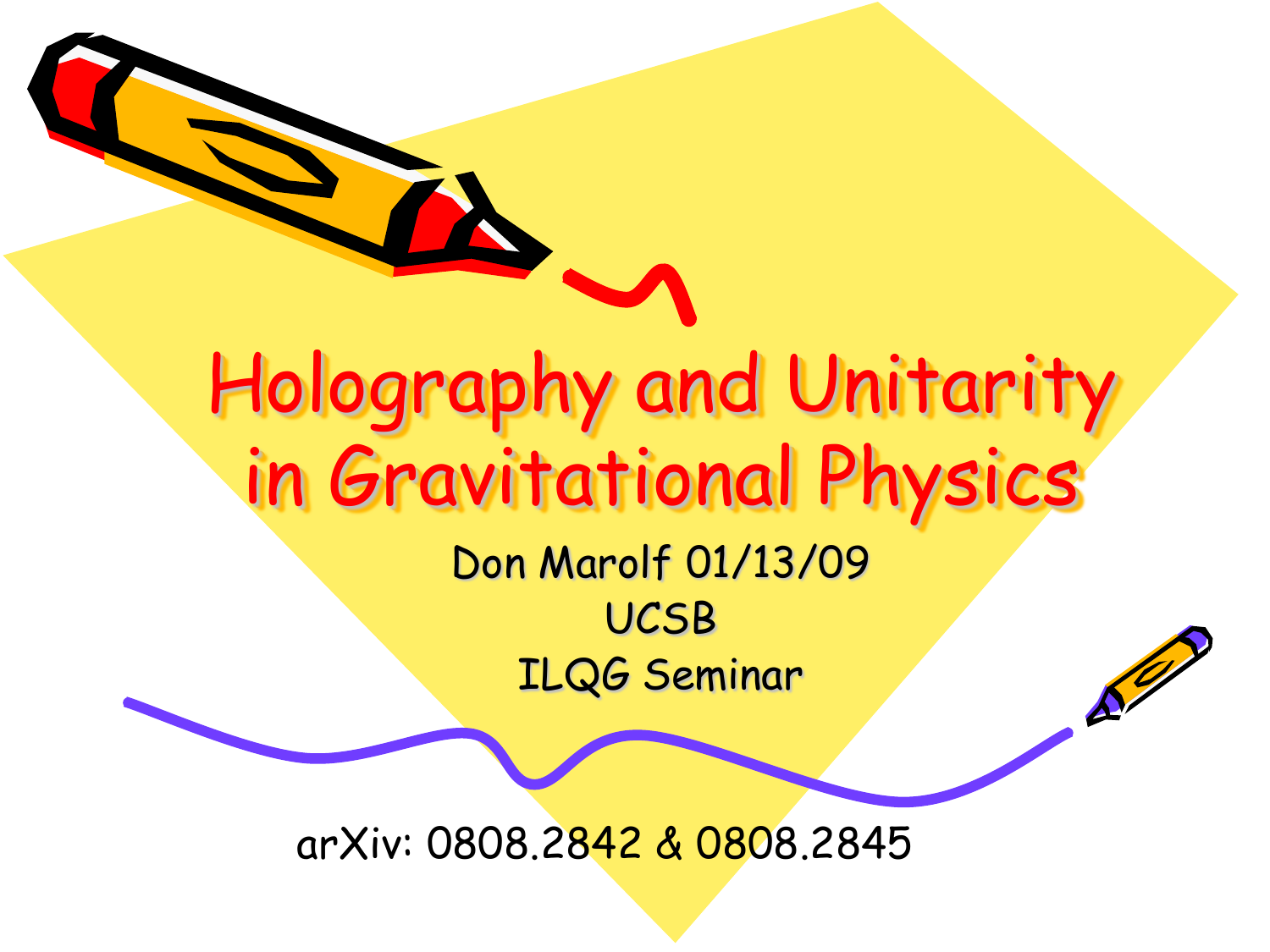#### This talk is about:

- Diffeomorphism Invariance and observables in quantum gravity
- The non-locality of quantum gravity observables
- Implications for Information "propagation" (re: Black Holes, AdS/CFT, etc.)

#### Key Point:

- $H_{ADM}$  is a pure boundary term on the constraint surface.
- $\cdot$   $\longrightarrow$  Clean statements for appropriate boundary conditions.



Slide 2 We'll focus on AdS BCs here, or AdS-like BCS, w/ brief comments on As. Flat (details in refs) Other BCs = future work

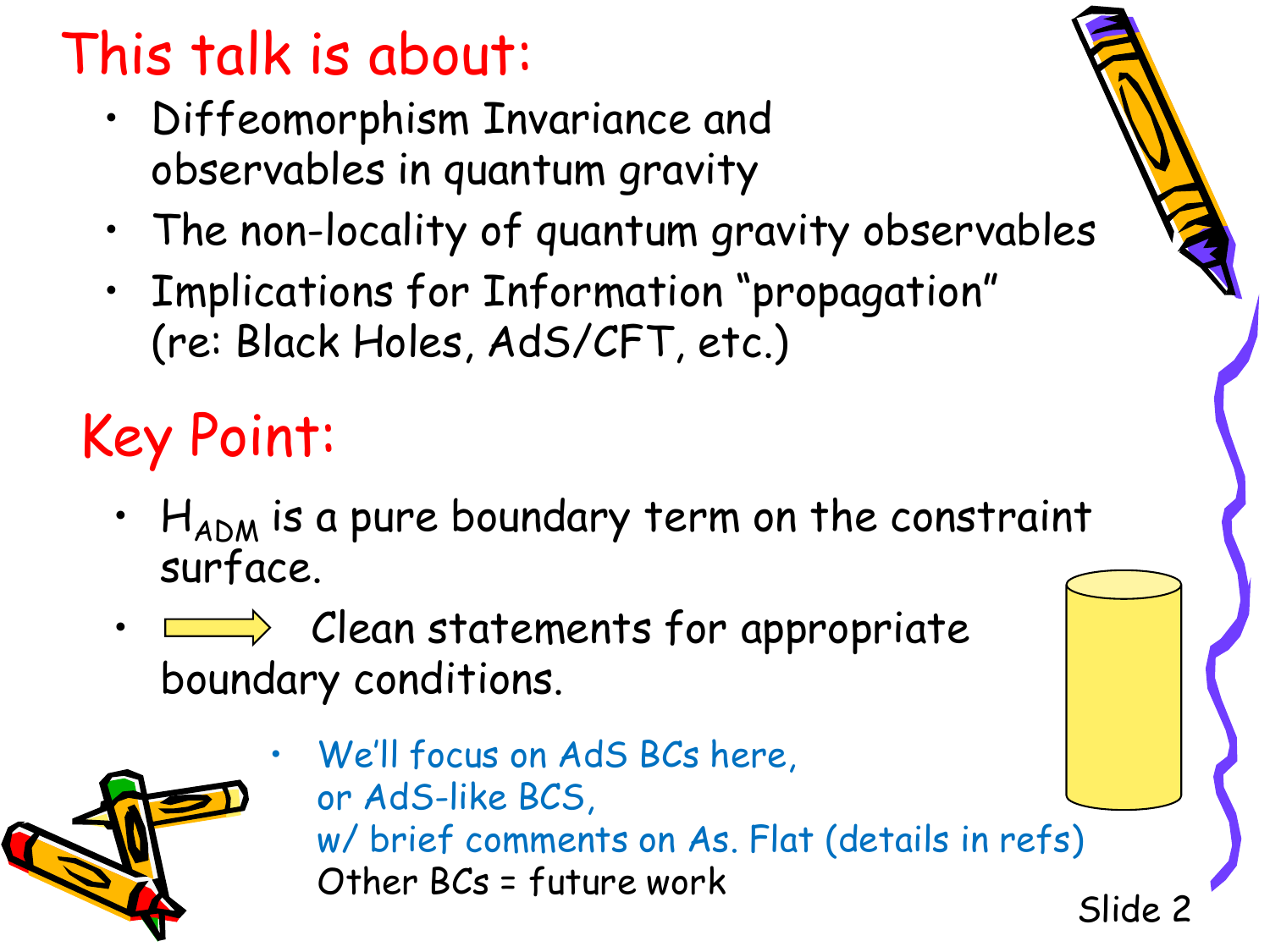## Punch Line: AdS Boundary Unitarity

1. "Boundary Fields" form a natural set of observables. (E.g.,  $E_{ab} = C_{abcd}$  n<sup>c</sup> n<sup>d</sup> rescaled and pulled back to bndy.)

> Let  $A_{bndy \, obs}(t)$  = algebra of boundary observables at time t

2. On the constraint surface, H is a pure boundary term.

 $H = H(t)$   $A_{bndy obs}(t)$ 

| AdS |       |
|-----|-------|
|     | $t=0$ |
|     |       |

Suppose this is self-adjoint on some Hilbert space.

3. Then H generates time translations (for Observables) via

$$
U(t_1,t_2) = \mathcal{P} \exp\left(-i \int_{t_1}^{t_2} H(t) dt\right)
$$

Slide 3  $\begin{array}{ccc} \hline \ \hline \ \hline \ \end{array}$  A<sub>bndy obs</sub>(t<sub>1</sub>) = A<sub>bndy obs</sub>(t<sub>2</sub>) "Boundary Unitarity! In QM, Information present on the Bndy at any one time  $t_1$  remains present at any other time  $t_2$ .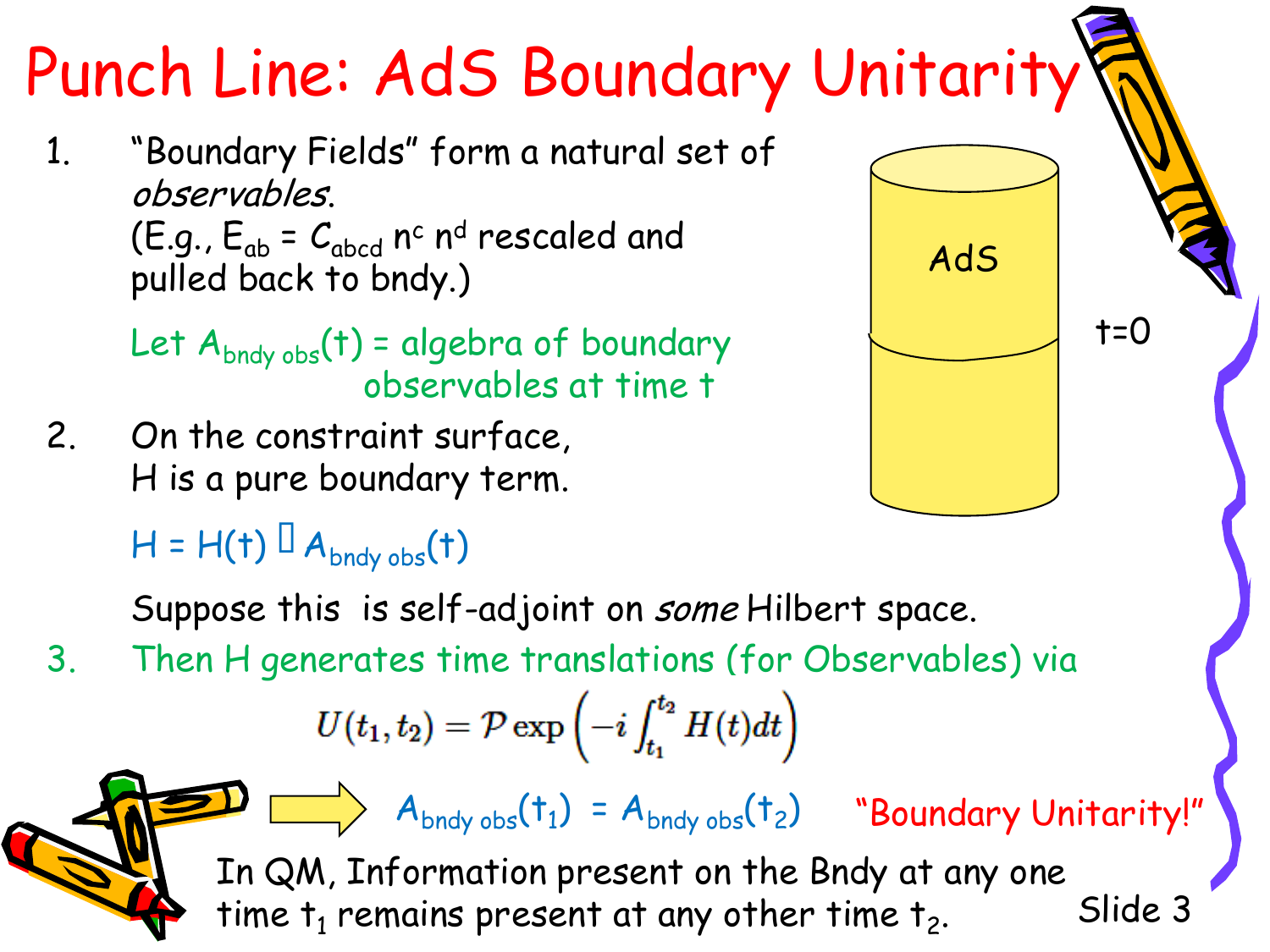### The role of QM

Similar for QM & CM

 $O \in \mathcal{A}$ , generated by  $A_1$ ,  $A_2$ ,  $A_3...$ 

- 1. Holds in QM with usual notion of algebra
- 2. Holds classically for Poisson Algebra

Analogy:  $J_z \in \mathcal{A}$ , generated by  $J_x$ ,  $J_y$ 

#### Technical Result: Physical Interpretation

CM: Measurements of  $J_{x}$ ,  $J_{y}$ . may tell us nothing about  $J_z$ !

 $QM:$  Information about  $O$ can be obtained by measuring  $A_1, A_2, ...$ 

(E.g., Suppose an ensemble of identically prepared spins. Find  $J<sub>z</sub>$  as follows:

For half, measure  $J_x$  and then  $J_y$ .

For other half, measure  $J_v$  and then  $J_{x}$ .)

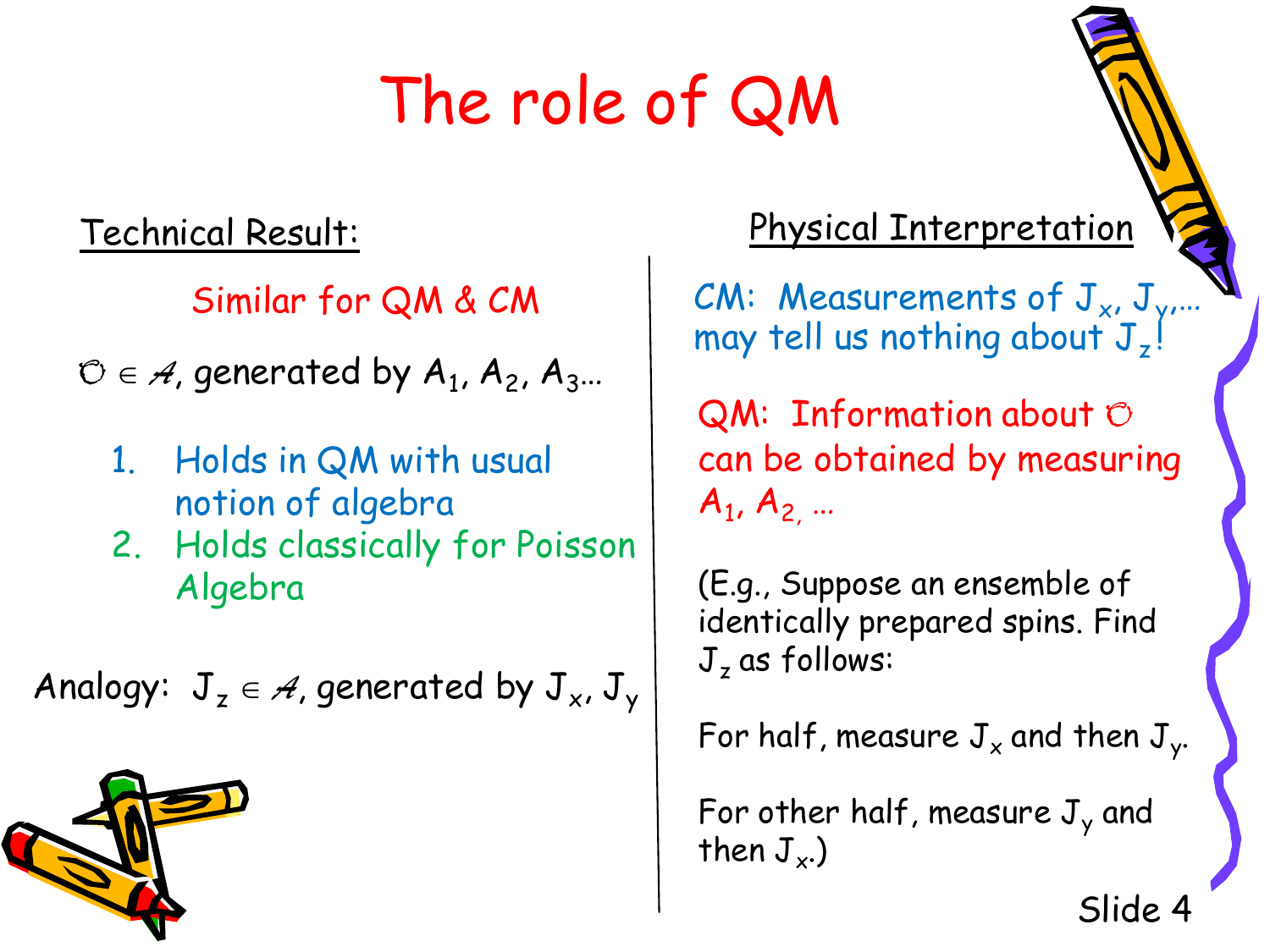# Outline:

I. Toy Model for AdS: Gravity in a Box II. Boundary Unitarity III. Perturbative Holography IV. AdS Boundary Conditions V. Comments on As Flat BCs VI. Summary

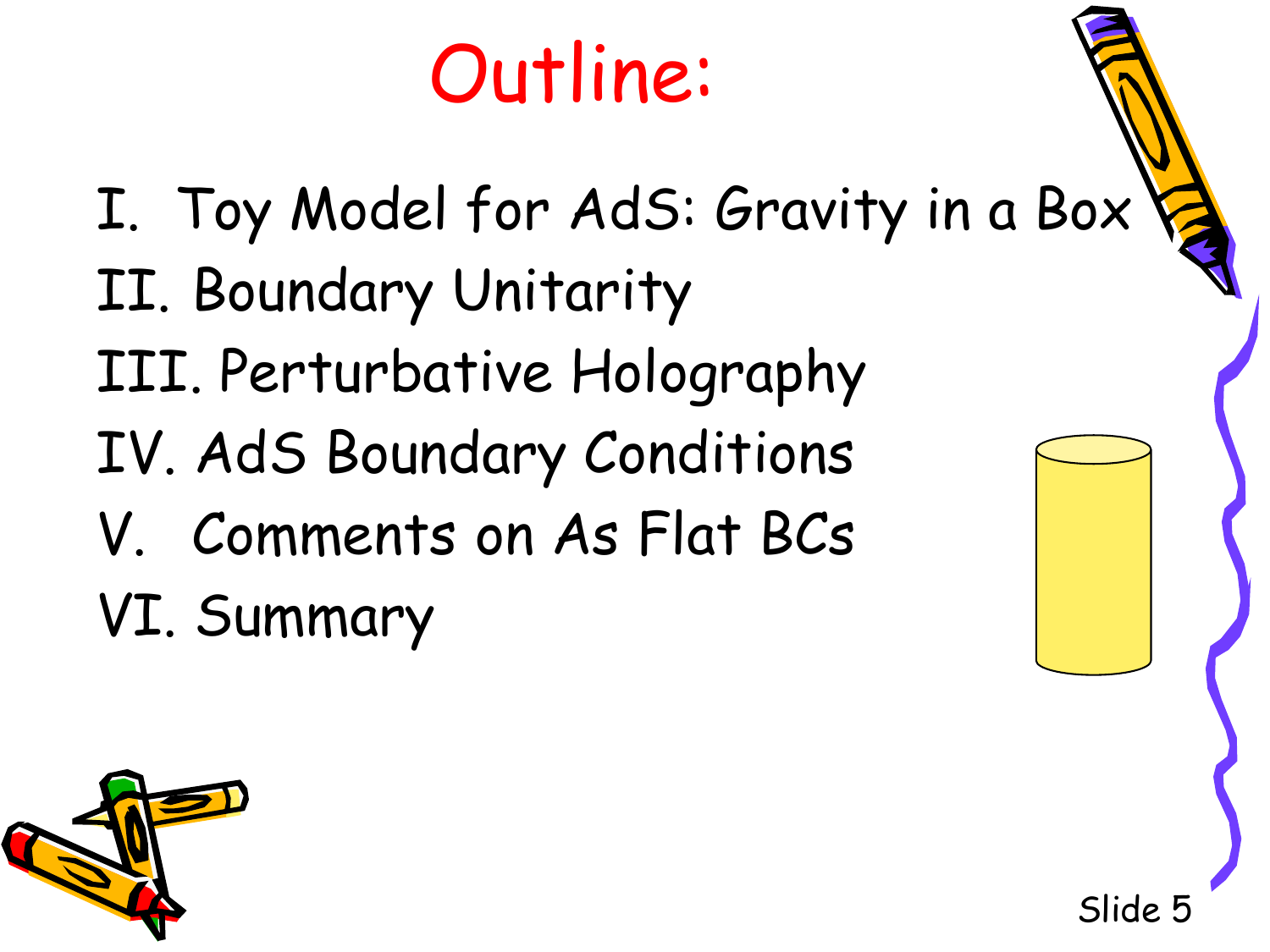

course interacts with the other parts of  $\phi$ . Info is continually exchanged btwn  $\phi_N$  and the rest of  $\phi$ .

Same story for non-linear fields.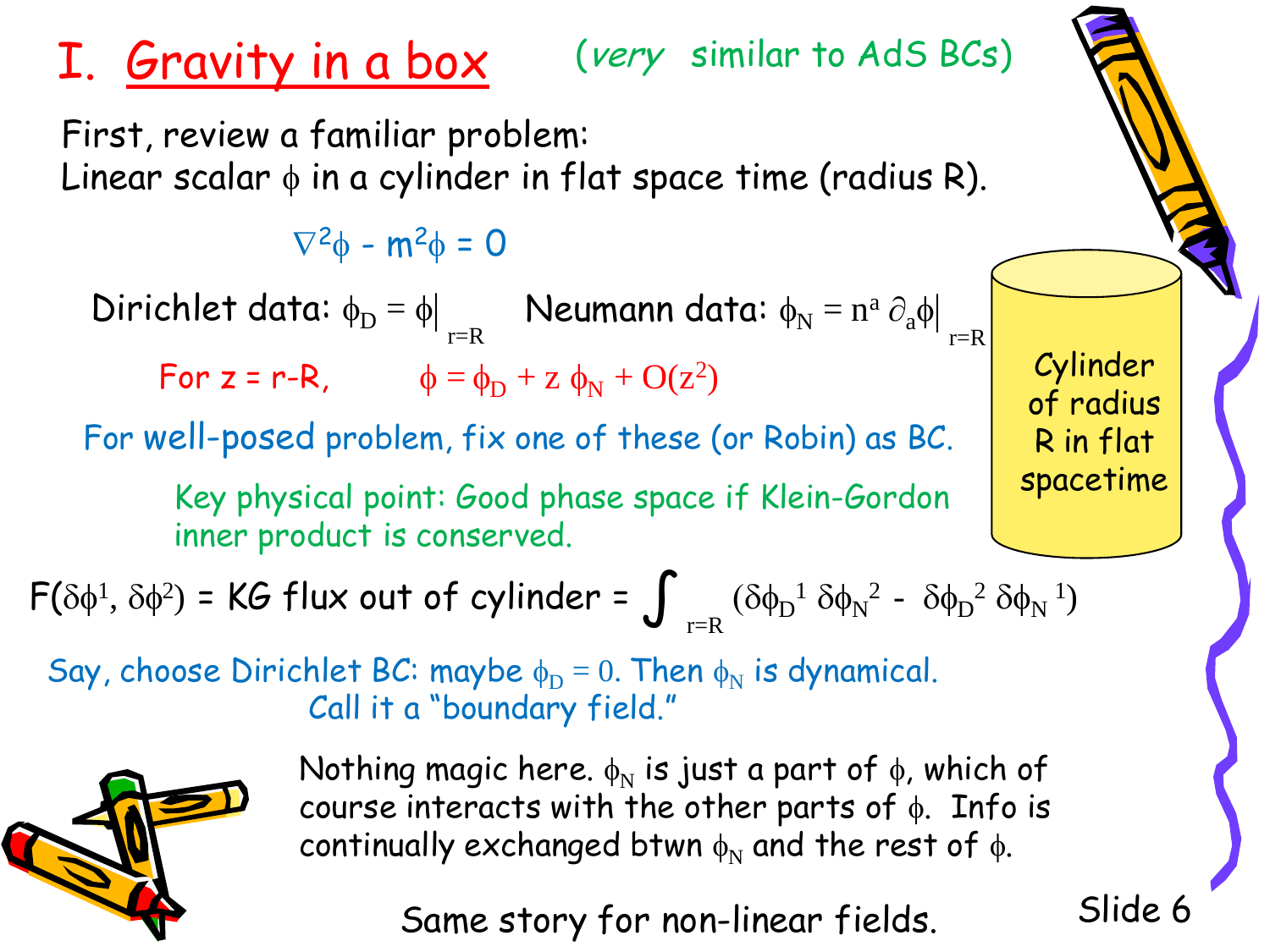#### Gravity in a box

Gravity is similar, too:  $G_{ab} = 8\pi T_{ab}$ Dirichlet data:  $g^{(0)} = g$ r=R (pull-back) Neumann data:  $P_{ij} = [K_{ij} - (1/2)K g^{(0)}_{ij}]$ r=R Note: In Gaussian Normal Coordinates (w/ z=0 on Bndy)  $ds^2 = dz^2 + g_{ij}(x,z) dx^i dx^j$ ,  $x^i = \pm x_i y$ .  $g_{ij}$  =  $g_{ij}$ <sup>(0)</sup> + z K<sub>ij</sub> + …

Key physical point: Good phase space if symplectic product is conserved.

 $F(\delta g^1, \delta g^2)$  = flux out of cylinder

$$
= \int_{Bndy} \left[ (\delta g^{1})^{ij(0)} \, \delta P_{ij}^{2} - (\delta g^{2})^{ij(0)} \, \delta P_{ij}^{1} \right]
$$



Slide 7 Expect well-posed initial value problem and short-time existence for BCs with F=0. Say, choose Dirichlet BC: fix  $g^{(0)}_{ij}$ . Then  $P_{ij}$  is a dynamical "boundary field."

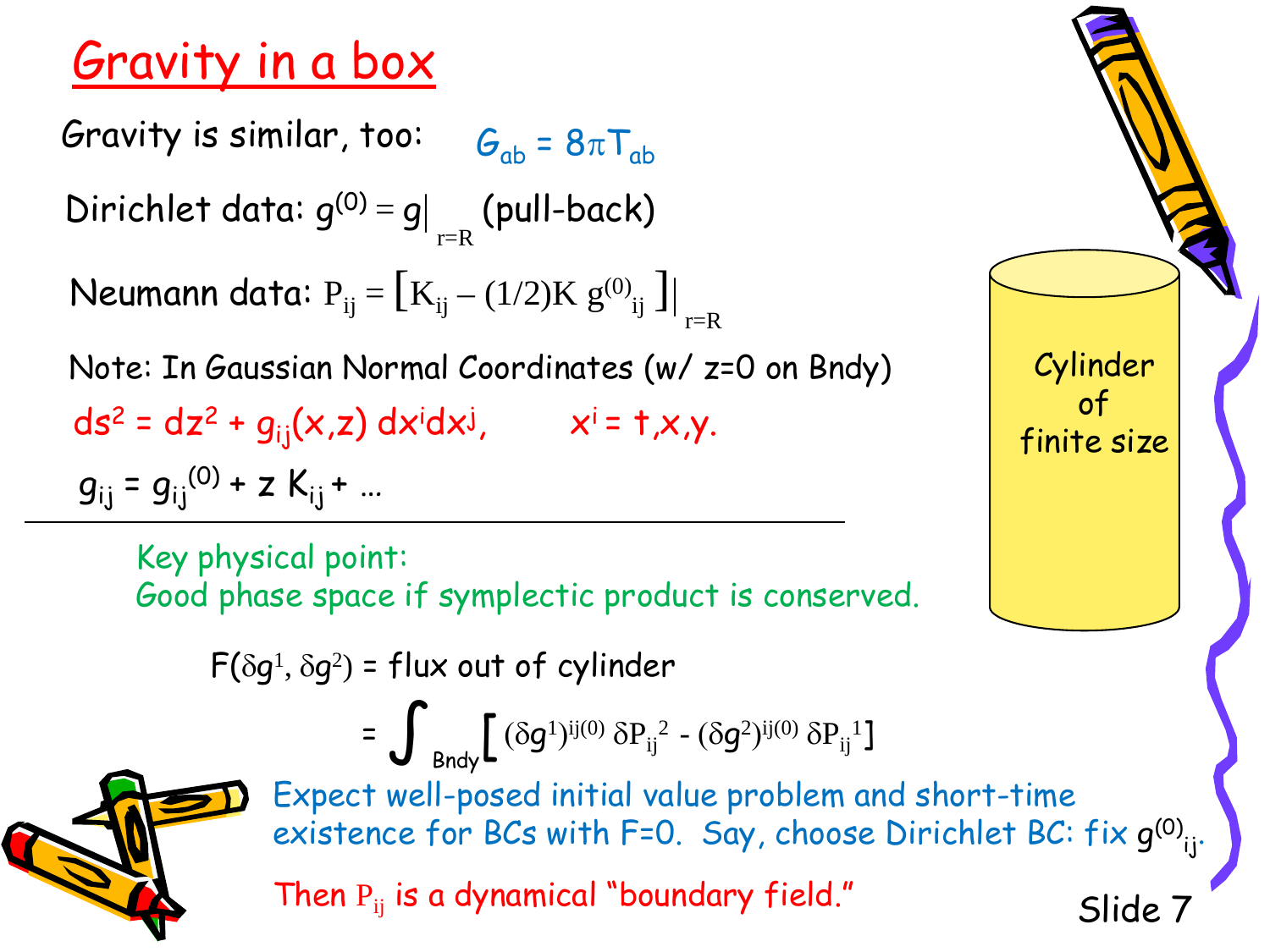Which Diffeos are Symmetries?

Consider a vector field:

$$
\xi^{a}(x,z) = \xi_{(0)}^{a}(x) + z \xi_{(1)}^{a}(x) + ...
$$

1) To preserve the cylinder, require  $\xi_{(0)}^{\alpha}$  tangent to boundary.

2) Recall:  $g_{\mathfrak{i}\mathfrak{j}}{}^{(0)}$  is  $fixed$  as a BC. To preserve BC,  $\xi_{(0)}{}^{\mathfrak{i}}$ must be a KVF of  $g_{\mathsf{i}\mathsf{j}}^{\mathsf{(0)}}$  .

Note: set of  $\xi_{(0)}^a$  is finite dimensional. Defines "asymptotic symmetry group." Not gauge symmetries.

Gauge symmetries are generated by

 $\xi^{a}(x,z) = z \xi_{(1)}^{a}(x) + ...$ 

These act trivially on Bndy, and leave invariant bndy fields :  $\phi_N = n^a \partial_a \phi$ r=R , Pij

I.e., Bndy fields are observables.

Slide 8

Cylinder

of finite size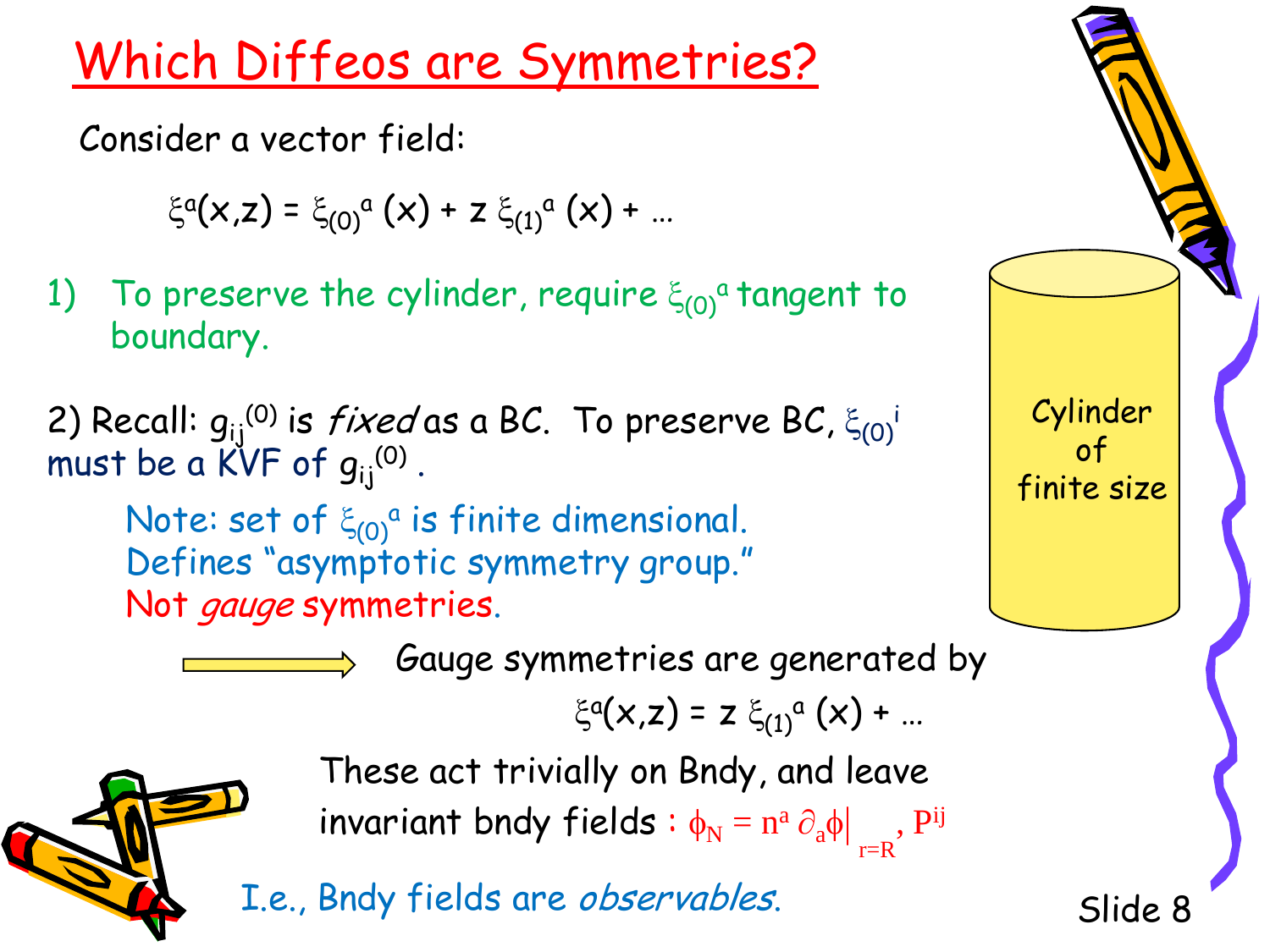### II. "Boundary Unitarity"

1. "Boundary Fields" form a natural set of observables.

> Let  $A_{bndy\,obs}(t)$  = algebra of boundary observables [generated by  $\phi_N$ ,  $P_{ii}$ ] at time t

2. Construct the Hamiltonian: On the constraint surface, H is a pure boundary term. (Time-dependent of t-trans not a symmetry).

 $H = H(t) \square A_{bndy obs}(t)$ [weak equivalence, or action on physical phase space.]

E.g., for above BCs fixing  $g^{(0)}_{ii}$  and  $\phi_D = 0$ , find



 $H(t)$  :=  $\int_{Bndy \text{ Cut } w/t\text{ const}} P_{ij} \xi^i \underline{n}^i$  dA (Brown & York) with  $\xi = \partial_t$  and  $\underline{n}$ <sup>i</sup> = normal to t= constant cut of boundary.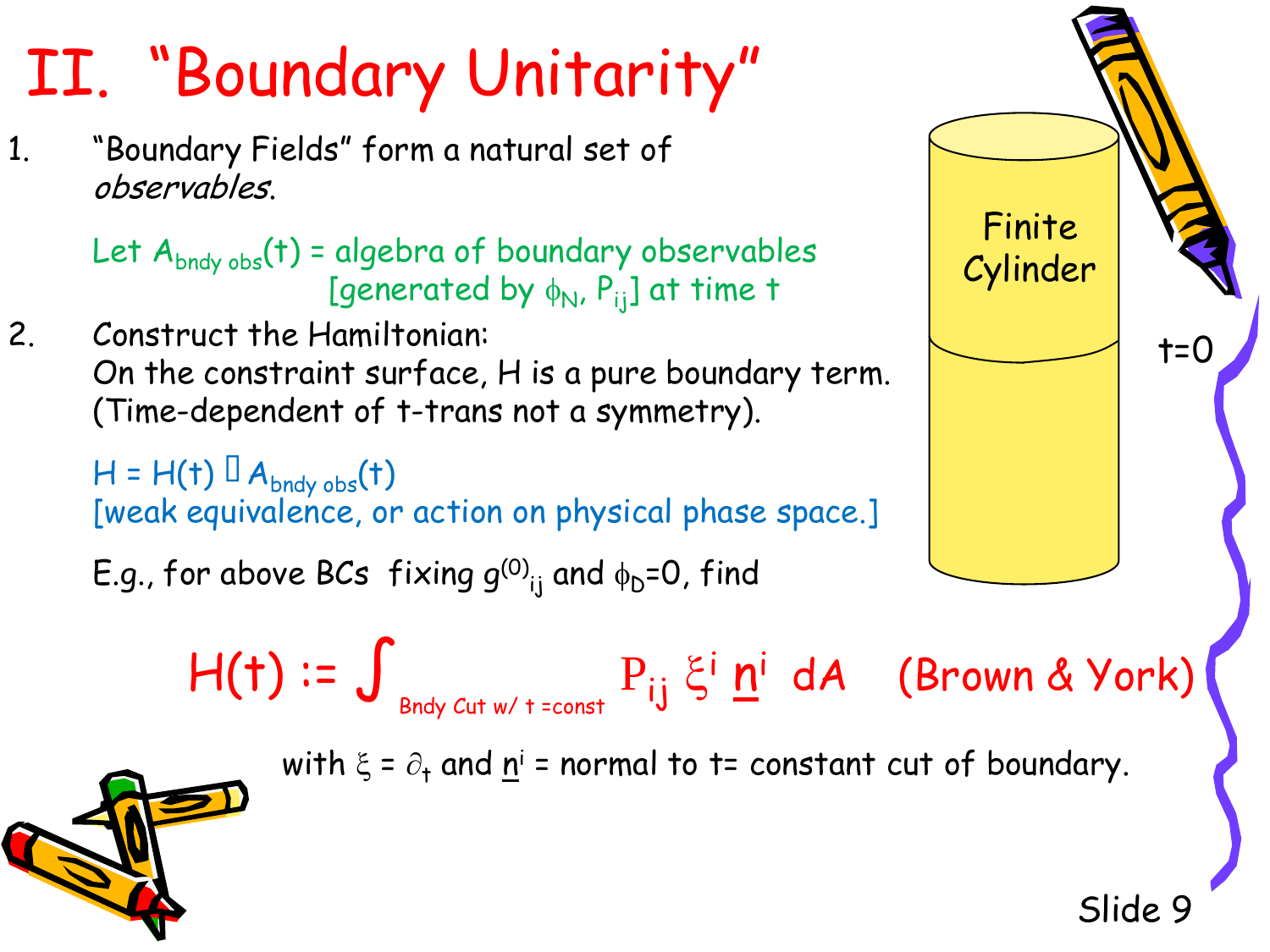"Boundary Unitarity," part 2:  $H = H(t) \mathbb{I} A_{bndv,obs}(t)$ E.g.,  $H(t) \coloneqq \int_{t=const} P_{ij} \xi^i \underline{n}^i$  da Note: For any *observable*  $\circlearrowright$ ,  $\partial_t \mathcal{O}(t) = -i [\mathcal{O}(t), H(t)]$ 3. Suppose  $*$  that we can exponentiate  $H(t)$  to define  $U(t_1,t_2) = \mathcal{P} \exp\left(-i \int_{t_1}^{t_2} H(t) dt\right)$ Then, as in usual QM, find  $\mathcal{O}(t_2) = U(t_2,t_1) \mathcal{O}(t_1) U(t_1,t_2)$ 

I.e., expresses any Bndy Obs at  $t_2$ in terms of Bndy Fields  $\phi_N$ , P<sub>ij,</sub> at any other  $t_1$ .

> Slide 10  $\langle A_{\text{bndy obs}}(t_1) = A_{\text{bndy obs}}(t_2)$  "Boundary Unitarity!" In QM, information present on the Bndy at any one time  $t_1$  remains present at any other time  $t_2$ .

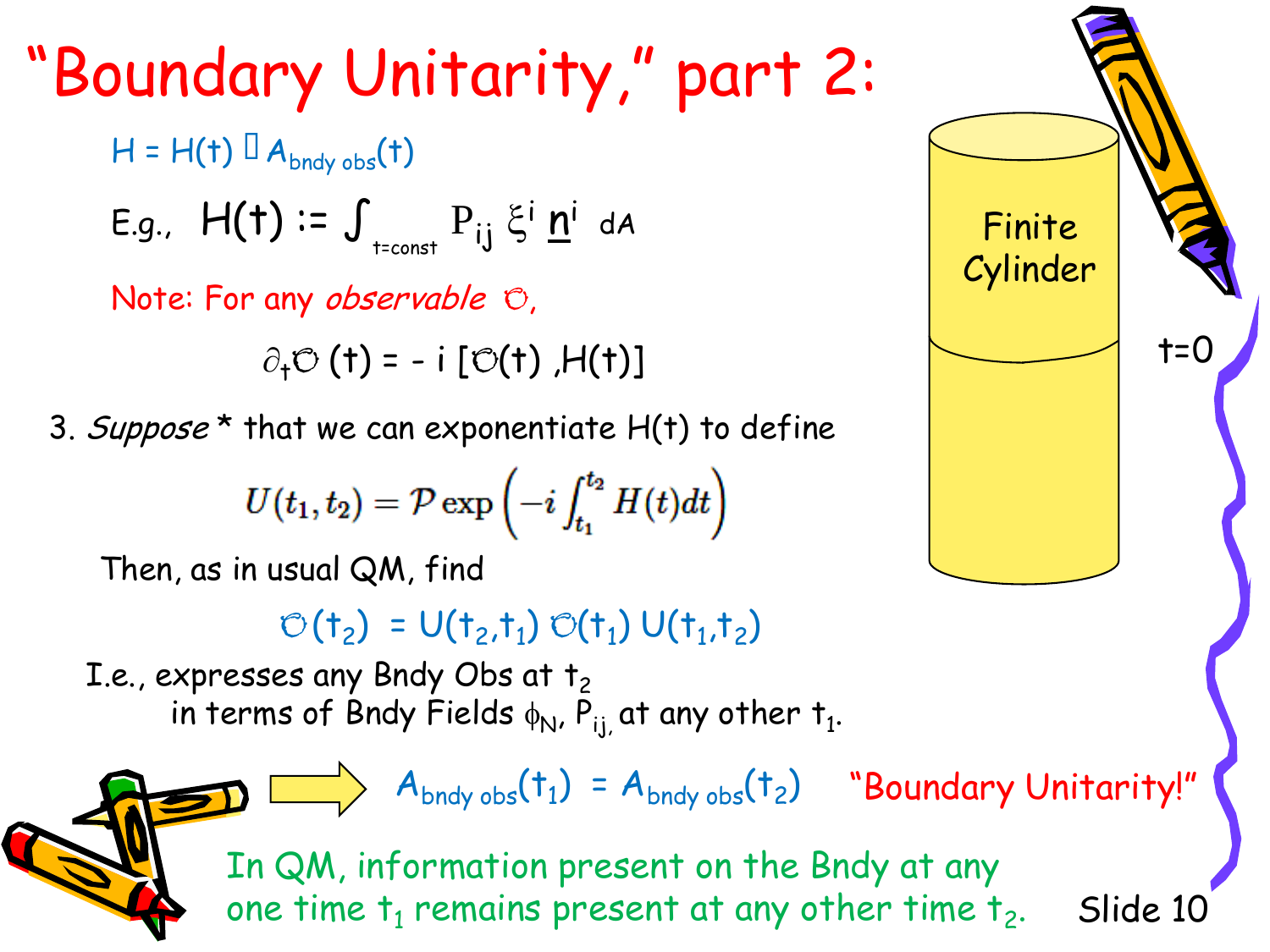#### Comment on Assumption:

For any *observable*  $\circledcirc$ ,  $\partial_t \circledcirc$  (t) = - i [ $\circlearrowright$ (t),H(t)]

3. Suppose  $*$  that we can exponentiate  $H(t)$  to define

$$
U(t_1,t_2) = \mathcal{P}\exp\left(-i\int_{t_1}^{t_2} H(t) dt\right)
$$

Classical Interpretation on space of smooth metrics:

Assumes long-time existence of solutions to EOMs, at least in some neighborhood of the Bndy.

I.e., form of "Cosmic Censorship." (False for finite cylinder.)

QM interpretation:



Assumes quantum Hamiltonian can still be built from  $\phi_{N}$ , P<sub>ij,</sub>, but that Quantum Gravity "resolves singularities".

Appears consistent w/ LQG, and easier for BCs where cosmic censorship holds classically.

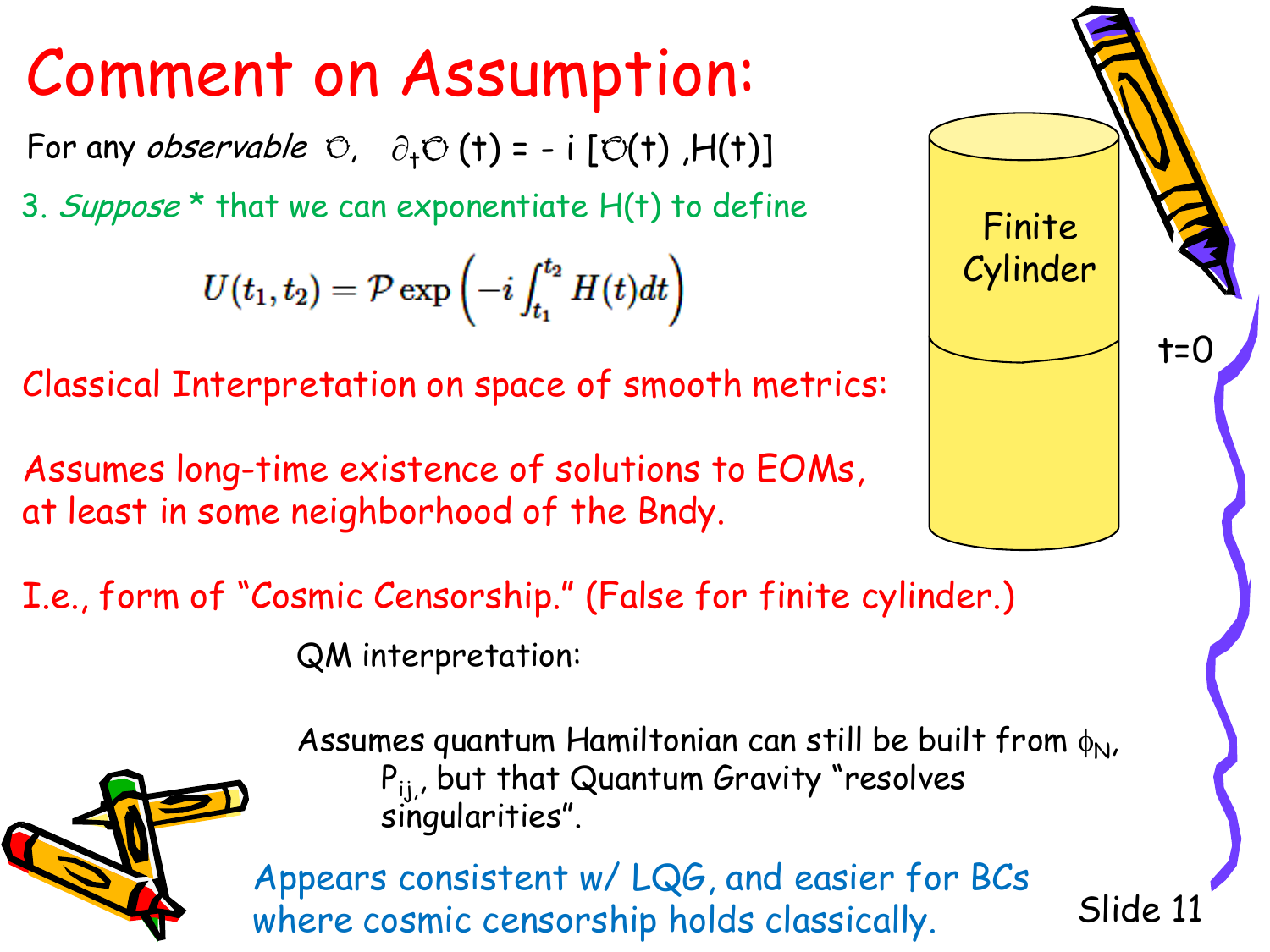# III. Perturbative Holography

Summary of Above: Any info ever present in the Bndy Fields remains encoded in Bndy Fields.

Q: Is this everything? Or is there more info "in the bulk." A: Maybe, but "not much."

Consider perturbation theory abt some classical solution which is flat before t=0.

(Though need not remain flat for time-dep BCs. E.g., can make a black hole.)

At linearized level, any  $h_{ab}$ ,  $\phi$  can be written (up to gauge) in terms of Bndy observables at early times by solving EOMs.

(Related to Holmgren's Uniqueness Thm.)



Remains true at any order in perturbation theory.

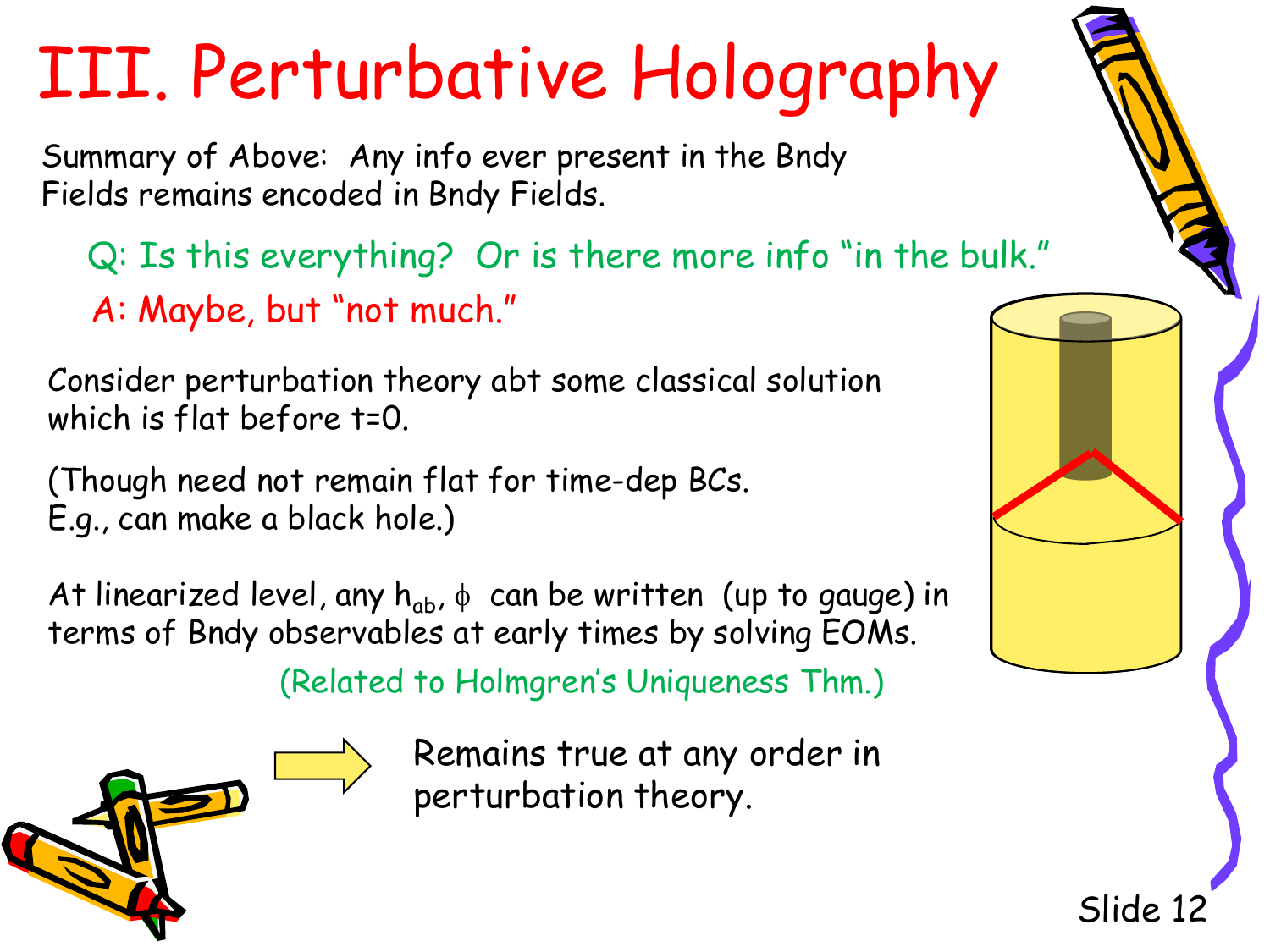# Perturbative Holography

So, any perturbative observable can be written in terms of Bndy Observables at early times by solving EOMs.

$$
A_{\text{All Pert Obs}} = A_{\text{Bndy Obs}}(\text{all } t \cdot 0)
$$

But in *gravity*, at any order beyond the linearized theory, the Hamiltonian can again be written as a boundary term!

(I.e., Gauss' Law gives a useful measure of the energy.)

Bndy Unitarity Argument

$$
A_{\text{Pert Obs}} \text{(all } t < 0) = A_{\text{Bndy Obs}} \text{(any single } t)
$$

 $A_{All$  Pert Obs =  $A_{Bndy}$  Obs (any single t)



"Perturbative Holography"

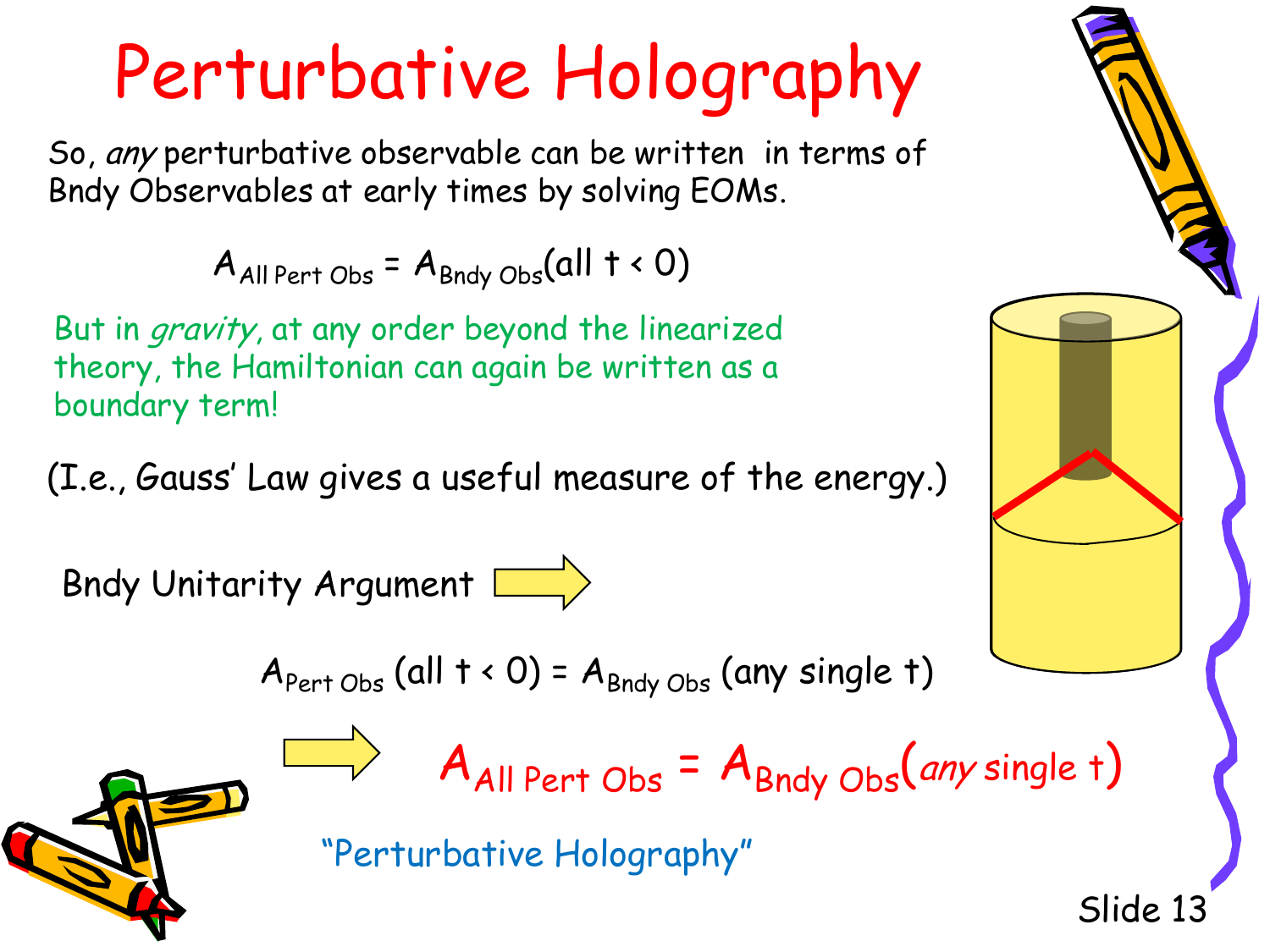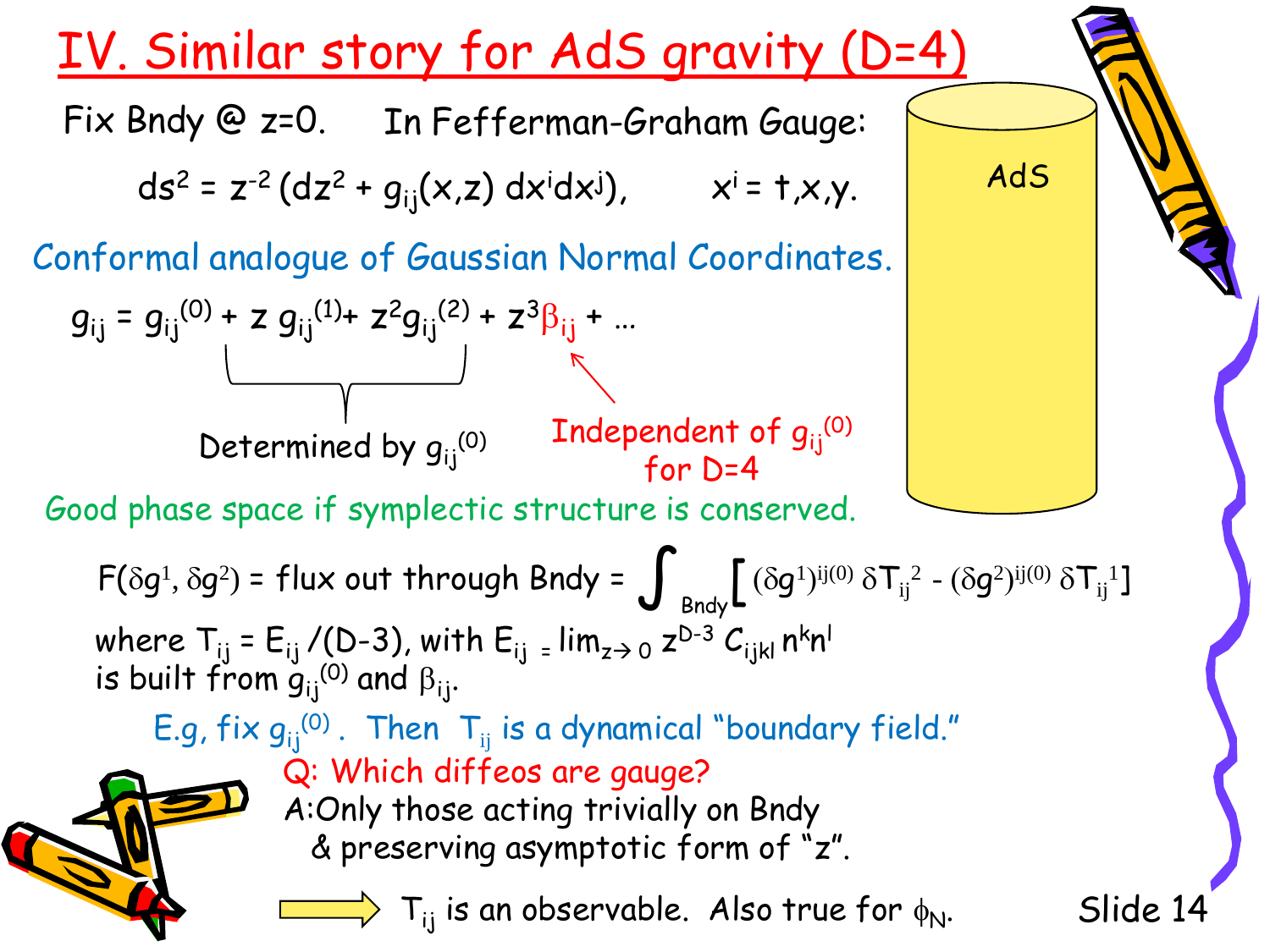### AdS Boundary Unitarity

1. "Boundary Fields"  $T_{ij}$ ,  $\phi_N$  form a natural set of observables.

> Let  $A_{bndy \, obs}(t)$  = algebra of boundary observables at time t

2. On solutions, H is a pure boundary term.

 $H = H(t)$   $A_{bndy obs}(t)$ 

Suppose this can be exponentiated. Note: Classical cosmic censorship is plausible, especially for AdS<sub>4</sub>.

3. Then H generates time translations (for Observables) via $U(t_1,t_2) = \mathcal{P}\exp\left(-i\int_{t_1}^{t_2}H(t)dt\right)$  $A_{bndy \, obs}(t_1) = A_{bndy \, obs}(t_2)$  "Boundary Unitarity!"



Perturbative Holography also follows, just as for "Gravity in a Box."

Slide 15

t=0

AdS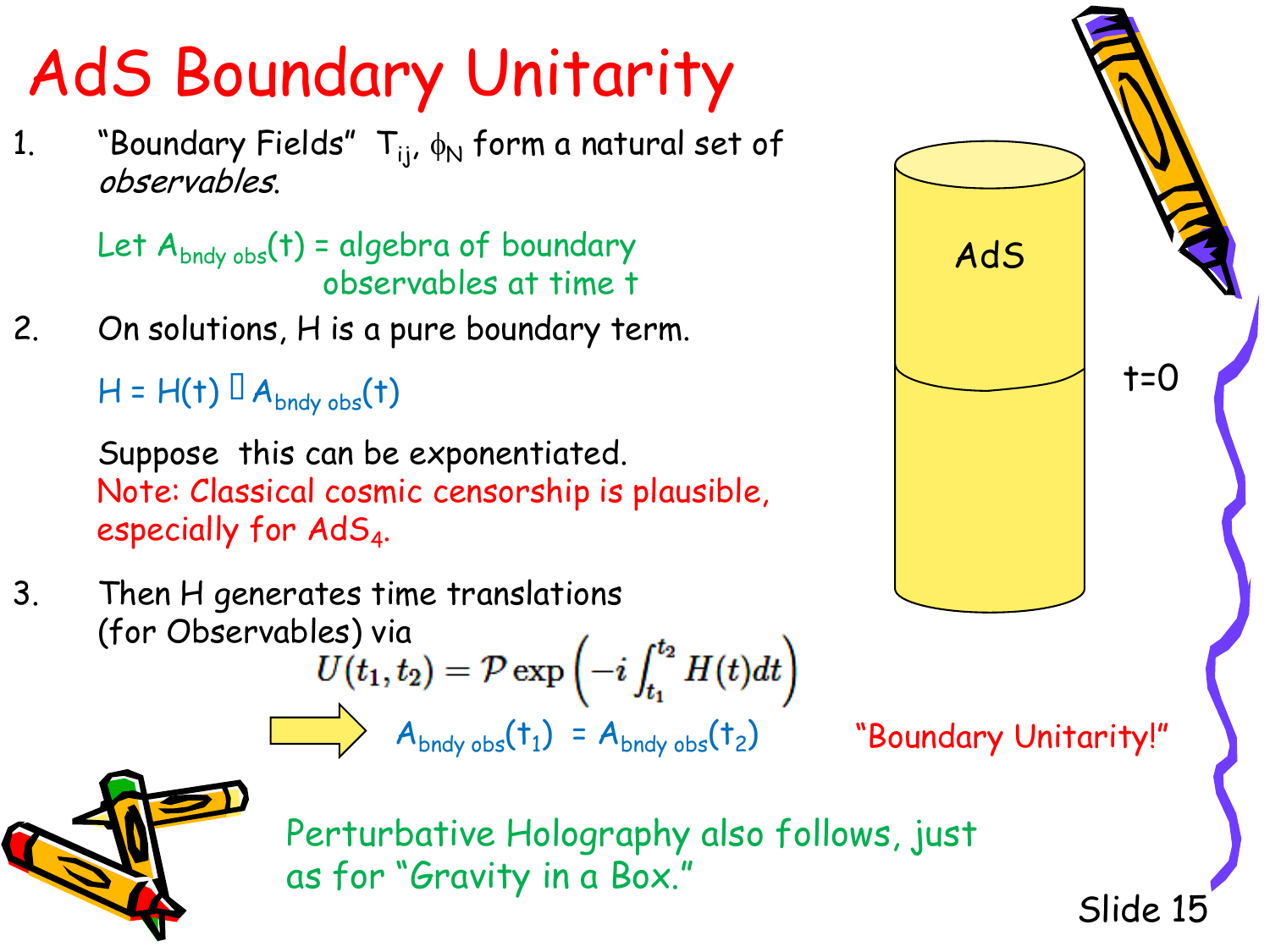#### V. Comments on As Flat case

1. Perturbative Holography:

Consider a collapsing black hole background g<sub>0ab</sub> in pure Einstein-Hilbert gravity.

Claim: A complete set of perturbative observables is available on I<sup>+</sup> in any neighborhood of i0.

2. Suggests Unitary S-matrix, with info imprinted in Hawking radiation (next slide).

Basic Mechanism: Constraints and local energy conservation!



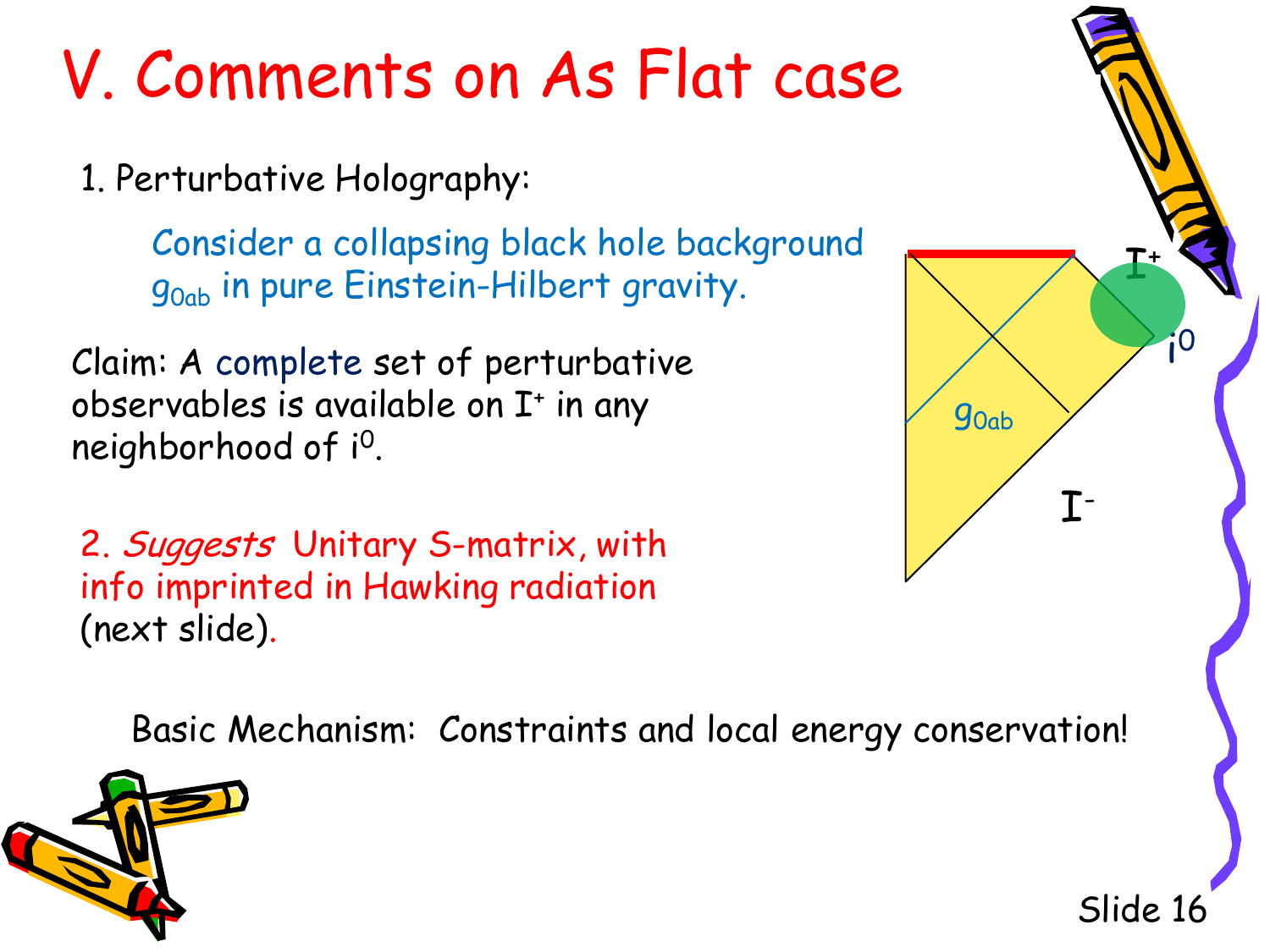# Cartoon of BH evaporation

Info is carried deep inside the black hole.

**?** 

Strong

Strong<br>Curvature Suppose physics far from strong<br>Curvature Curvature Suppose physics far from strong coupling region is essentially perturbative.

> Then perturbative holography implies that all info is encoded in asymptotic fields gab, especially HADM.

But constraints relate  $H_{ADM}$  to THawking<sub>ab</sub> and a surface term "Gauss Law Grav. Flux"  $\Phi_H$  at the horizon.

 $H_{ADM} - \Phi_H(h) = \int_{\Sigma} T^{Hawking}_{ab}(h)$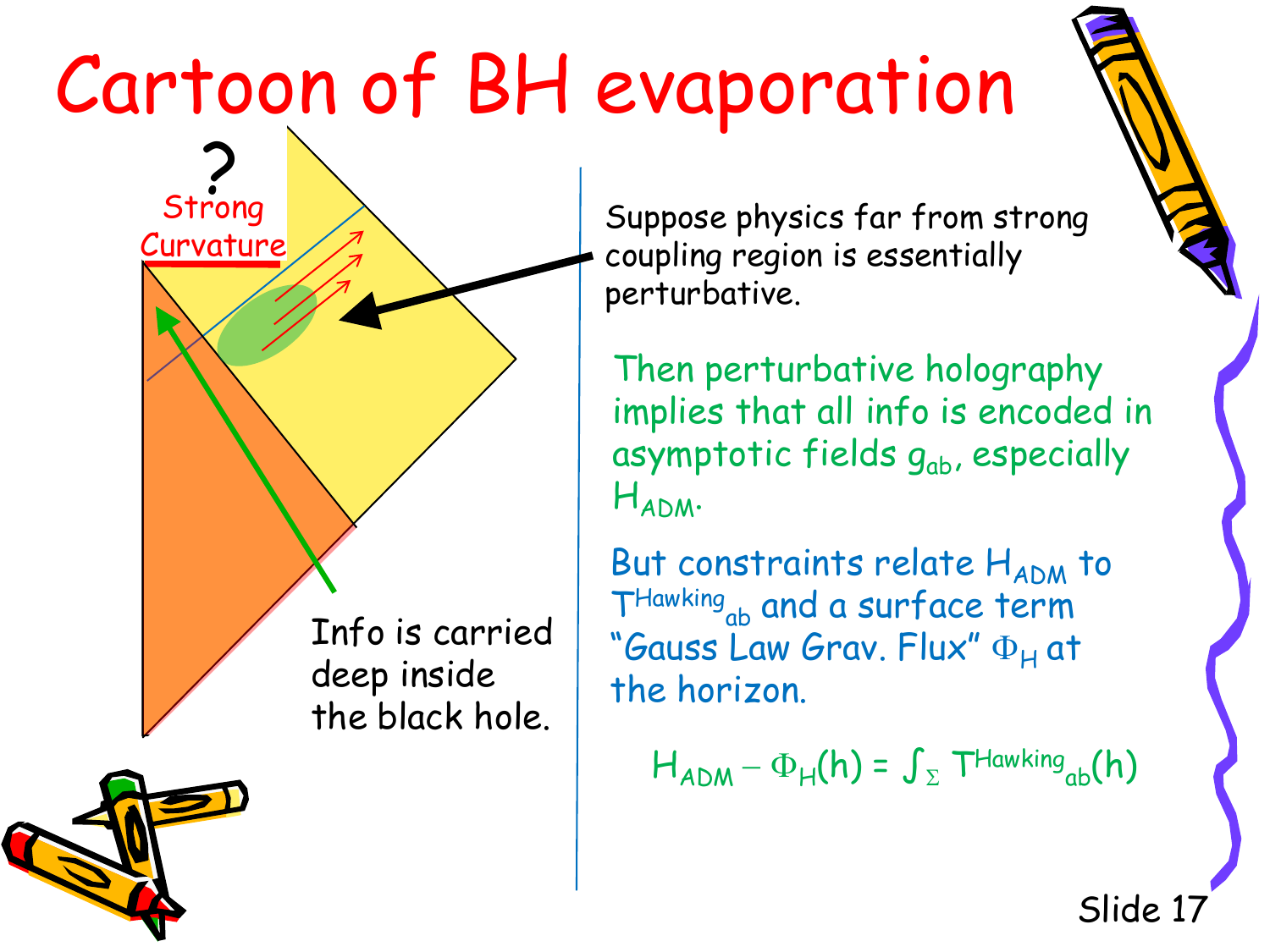#### Slide 18 Cartoon of Black Hole Evaporation 2 Σ **HADM** Equivalent info is stored out here  $\Phi_H(h) \rightarrow 0$  as BH evaporates.  $\Rightarrow$  info transferred locally to  $T_{ab}$ . Indeed, once evaporation is complete, constraint implies  $H_{ADM} \sim \int_{\Sigma} T_{ab}(h)$ . , Info shared between  $\Phi_H$  and  $T_{ab}$ . Remaining info is stored here! I.e., info fully transferred to Hawking radiation. Info carried inside by infalling matter. ?  $H_{ADM}$  –  $\Phi_H(h) \sim \int_{\Sigma} T_{ab}(h)$